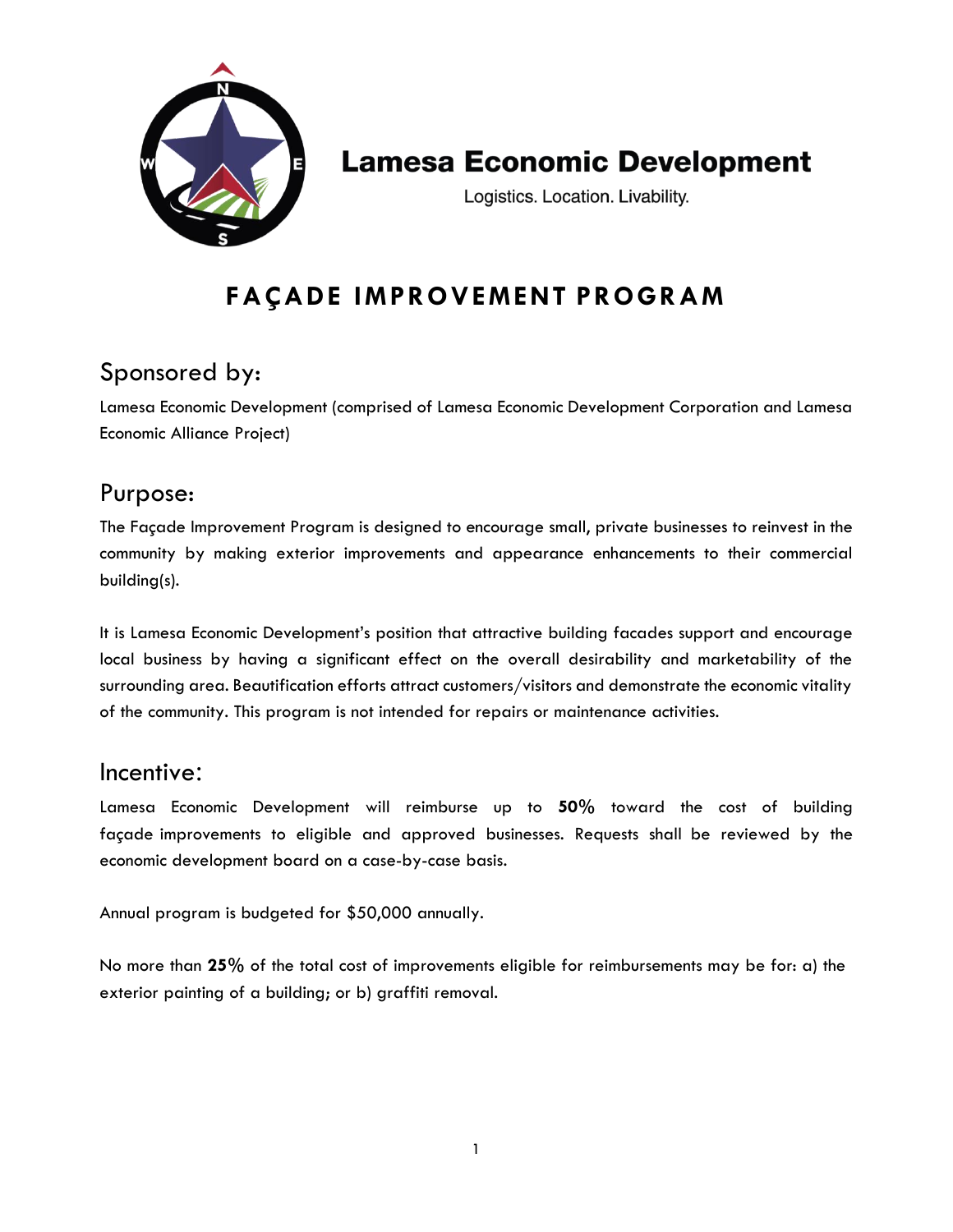## Eligibility Criteria:

Eligible improvements are limited to the exterior building façade, including:

- Exterior treatment systems (i.e. painting, murals, siding, stucco or simulated stucco, and brick/stone work)
- Structural improvements to the building façade Masonry or tile cleaning/repair
- Restoration of details in historical buildings
- Removal of elements that cover architecturally significant areas
- Repair or replacement of exterior doors, windows and trim work (in public view) which are necessary for aesthetic purposes
- Exterior lighting, shutters, gutters, & awnings
- New construction
- Signage (non hand-painted)
- Parking lot improvements
- Landscaping

Exterior improvements must be of an earth tone nature or other compatible color/style with the surrounding buildings and architecture. Exceptions, including wall murals, may be considered on a case-by-case basis upon demonstration of exceptional circumstances.

Improvements must be made in conformance with all applicable building codes, laws and zoning requirements of the City of Lamesa. Project must be completed within 180 days of approval. The economic development board can extend the 180-day completion period upon written request. Examples of circumstances in which extensions will be considered include, but are not limited to, inclement weather or the ordering of special building materials.

#### Limitations:

- In order to accommodate demand, façade reimbursement requests are limited to one applicant per building per calendar year beginning January 1; applicants may re-apply in consecutive years
- Improvements for buildings which are located on properties with outstanding property taxes or City-related liens are not eligible for incentive funding
- Projects in-process or completed at the time of application cannot be considered for reimbursement.
- Repair or replacement of a roof is not eligible
- Alley façades are not eligible
- The owner/tenant must use private, non-City funds to pay for the façade project
- The sponsoring economic development board has the final say in all reimbursement awards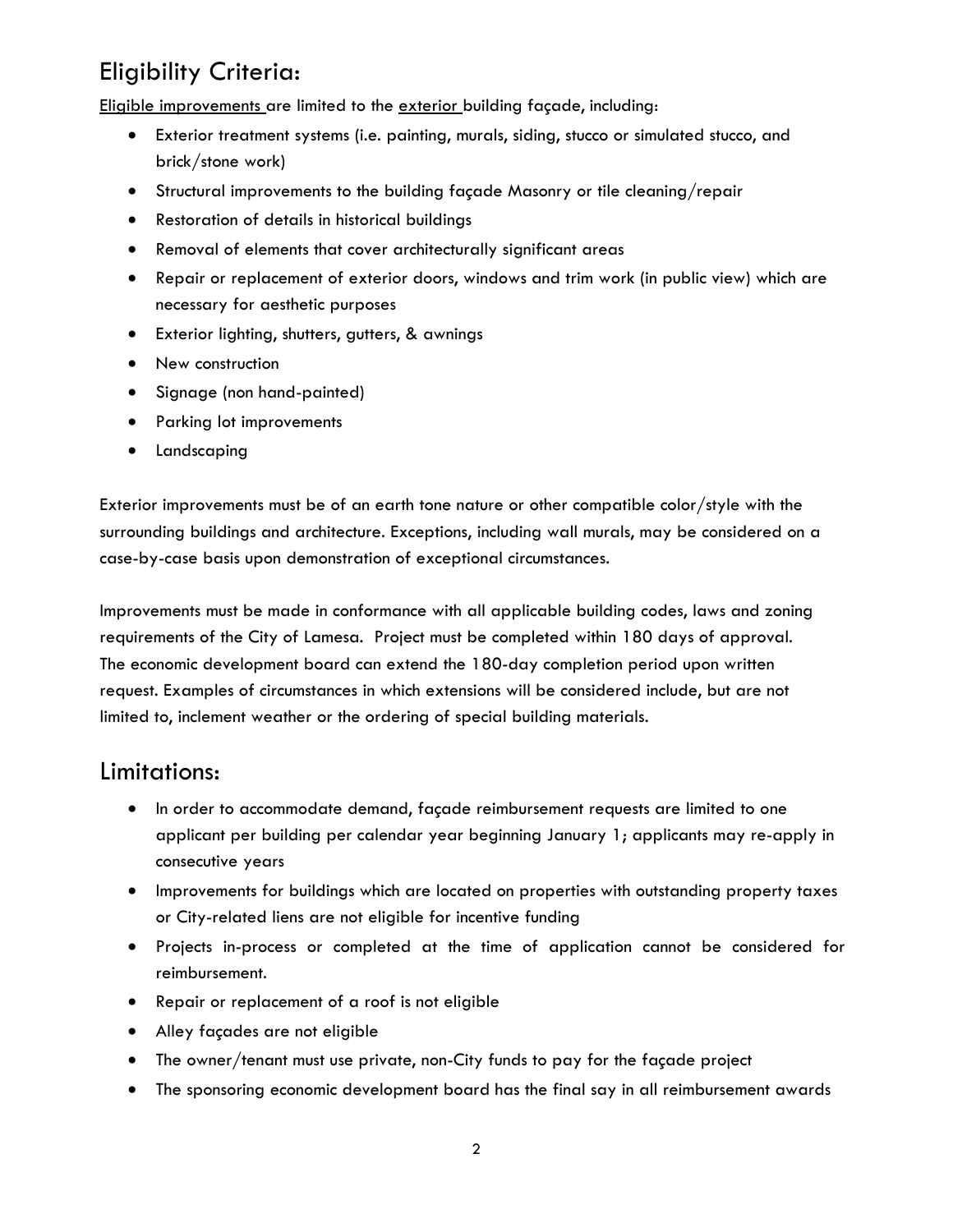## Processing Steps

| Step 1 | Applications must be submitted to Lamesa Economic Development at 123 Main          |
|--------|------------------------------------------------------------------------------------|
|        | Avenue, Lamesa, TX, 79331 or emailed to Sean Overeynder at                         |
|        | Sean.Overeynder@LamesaDevelopment.org. An application from a tenant must           |
|        | include a copy of the lease and written approval from the owner. Applications must |
|        | include photographs of the facades to be improved (see Application for more        |
|        | details).                                                                          |
| Step 2 |                                                                                    |
|        | Director Sean Overeynder will visit the site to discuss the proposed improvements. |
|        | The Director will present the application at the following board of director's     |
|        | meeting. The economic development boards meet jointly on the second Monday of      |
|        | every month. If the proposal meets the requirements of the Facade Improvement      |
|        | Program, a Conditional Letter of Approval will be sent to the owner/tenant. This   |
|        | letter may require modifications or changes to the original proposal.              |
| Step 3 |                                                                                    |
|        | Pending agreement to any changes to the original proposal and verification of      |
|        | details in the Application, Lamesa Economic Development will prepare and furnish   |
|        | the applicant with a Reimbursement Agreement.                                      |
| Step 4 |                                                                                    |
|        | The applicant must sign the Agreement and return to Director Sean Overeynder.      |
| Step 5 |                                                                                    |
|        | The applicant must obtain any required permits for the proposed façade             |
|        | improvement. The applicant must display a sign provided by the sponsoring          |
|        | organization on the site indicating "Financing provided in part by the Lamesa      |
|        | Economic Development Façade Improvement Program." The sign must be displayed       |
|        | for at least one month or for the duration of the project, whichever is longer.    |
| Step 6 | The applicant pays for the completed construction work and submits paid receipts   |
|        | and lien waivers from the contractors to Director Sean Overeynder.                 |
| Step 7 | Following a final inspection, the appropriate Lamesa Economic Development non-     |
|        | profit authorizes a reimbursement check for the approved amount.                   |

Please direct any questions or concerns to:

#### **Sean Overeynder**

Executive Director Lamesa Economic Development Corporation & Lamesa Economic Alliance Project site **[www.LamesaDevelopment.org](http://www.lamesadevelopment.org/)**

e **[Sean.Overeynder@LamesaDeve](mailto:nathan@lamesadevelopment.org)lopment.org**

o (806) 872-2207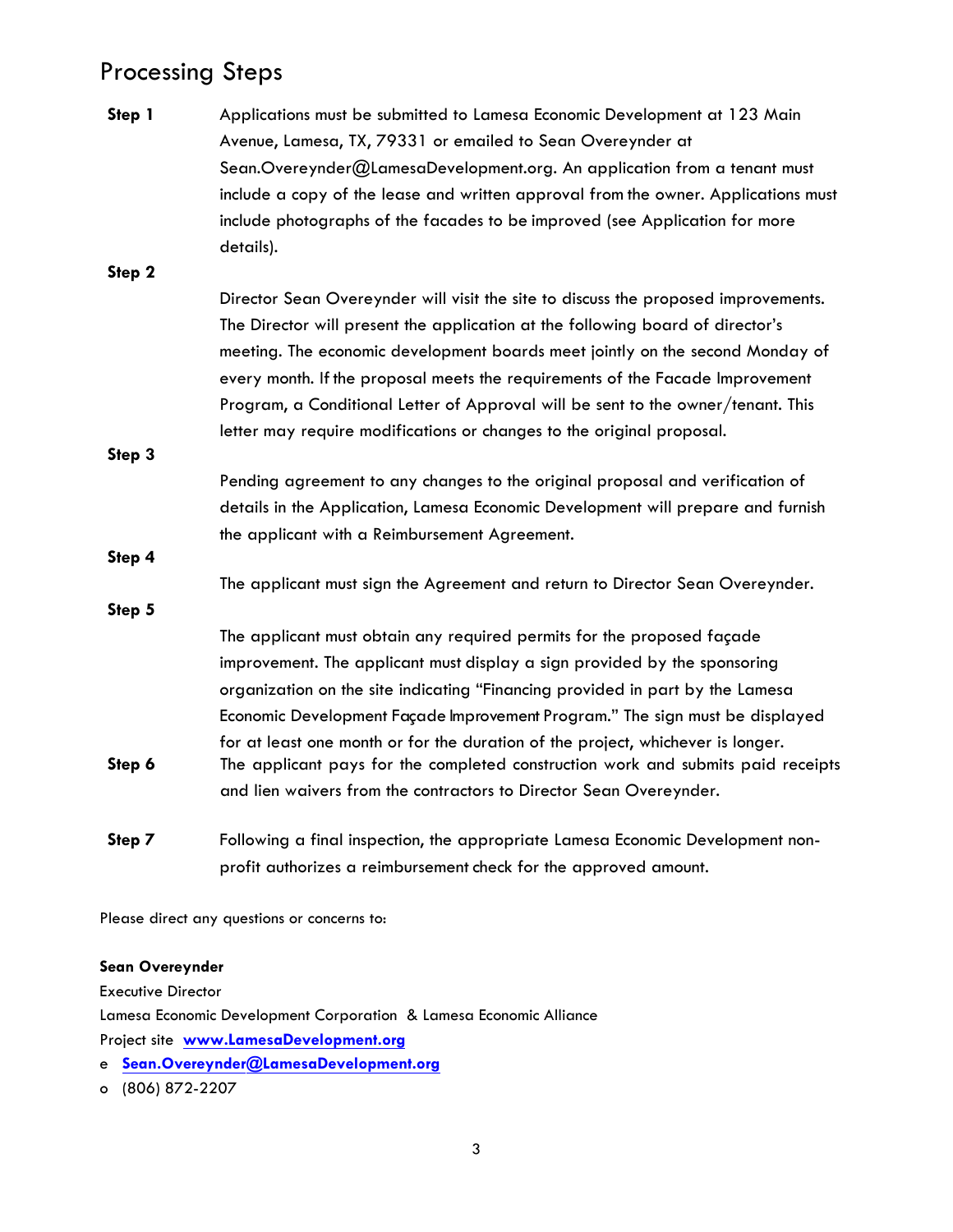

### **Lamesa Economic Development**

Logistics. Location. Livability.

## Façade Improvement Program **Application**

| Date of Application:<br><u> 1980 - Johann Barbara, martin a</u>                                                                                                   |
|-------------------------------------------------------------------------------------------------------------------------------------------------------------------|
| Name of Business Applicant:<br><u> 1980 - Jan Alexandro Alexandro Alexandro Alexandro Alexandro Alexandro Alexandro Alexandro Alexandro Alexandro </u>            |
| Physical Address of Façade Improvement:<br><u> 1989 - Johann Stoff, deutscher Stoffen und der Stoffen und der Stoffen und der Stoffen und der Stoffen und der</u> |
|                                                                                                                                                                   |
|                                                                                                                                                                   |
|                                                                                                                                                                   |
| <b>Organizational Form:</b><br>Sole Proprietorship $\Box$ Partnership $\Box$ LLC<br>Corporation                                                                   |
| Is property owned or leased?<br>$\perp$ Leased (Requires Letter of Approval from Owner. Template is attached)<br>Owned                                            |
| How much of your product or service is exported/sold to buyers outside of the city?<br>$\frac{1}{2}$ 50% or less $\frac{1}{2}$ 51% or more                        |
| Cost of Façade Improvement to Business Applicant (Tip: Add up your estimates): \$                                                                                 |
| Amount Requested for Reimbursement: \$                                                                                                                            |
| (Tip for Reimbursement: Attach bid/estimates or provide methodology for deriving your cost estimate. For most estimate                                            |

*totals, multiply by 0.5. If paint or graffiti removal, multiply by 0.25).*

Please describe proposed project in Lamesa by filling out the attached **Itemized List of Façade Improvements for Façade Improvement Program** and provide bid costs. Suggested prompts are provided below:

- Paint colors and/or materials to be used:
- Landscape type and species
- Timeframes (tentative start and completion dates)
- **YOU MUST PROVIDE drawings, sketches, photos of example projects and existing exterior, or any other exhibits related to the proposed project. You may email photos or exhibits to Sean Overeynder at the contact information listed below.**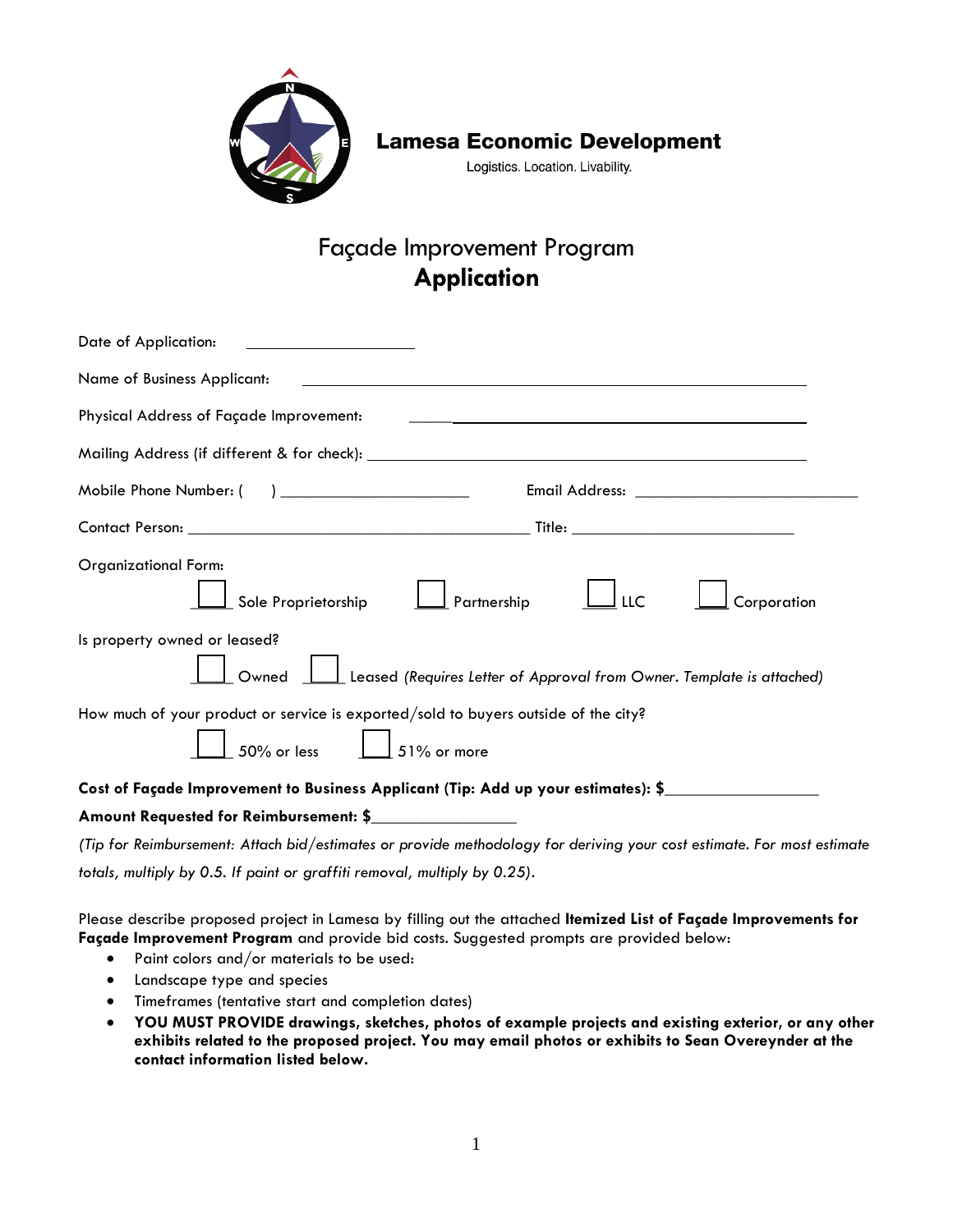| 1. Have you been declared bankrupt in the last 10 years? _____<br>If yes, where and has the bankruptcy been dismissed?                                                                                                                                                                         |
|------------------------------------------------------------------------------------------------------------------------------------------------------------------------------------------------------------------------------------------------------------------------------------------------|
| 2. Have any of the following events ever been listed on your credit report: foreclosure, repossession of property,<br>tax lien or collection agency referral?                                                                                                                                  |
| 3. Are there any unsatisfied judgments against you? ___________<br>If yes, what is the amount of the judgment and date of judgment \$ __________ Date __________________                                                                                                                       |
| 4. When did you start your business? ___________                                                                                                                                                                                                                                               |
| 5. Have you ever been convicted of a felony? _______________                                                                                                                                                                                                                                   |
| 6. Do you own or lease the subject property? ___________________________________<br>(An application from a tenant must include a copy of the lease and written approval from the owner.)                                                                                                       |
| 7. Total number of full-time employees at this location:<br>Full-time At least 1,820 hours per year (35 hours per week for 52 weeks)                                                                                                                                                           |
| 8. Total number of part-time employees at this location: _______________________                                                                                                                                                                                                               |
| 9. Will you be making or have you made, any interior improvements in addition to the façade improvement(s):<br>If you answered yes, please provide a summary of planned or recently completed interior improvements,<br>including costs (Tip: Provide receipts or photos of the improvements): |
|                                                                                                                                                                                                                                                                                                |

Thank you for your submission!

Your application will be provided for consideration to the board of directors at the next Joint or Special Called Meeting of the Lamesa Economic Development Corporation and the Lamesa Economic Alliance Project. Joint meetings are held on the second Monday of every month unless otherwise posted.

Please direct any questions or concerns to:

**Sean Overeynder** Executive Director Lamesa Economic Development Corporation Lamesa Economic Alliance Project site [www.lamesadevelopment.org](http://www.lamesadevelopment.org/)  e [Sean.Overeynder](mailto:nathan@lamesadevelopment.org)@LamesaDevelopment.org o (806) 872-2207

f (806) 872-5700

2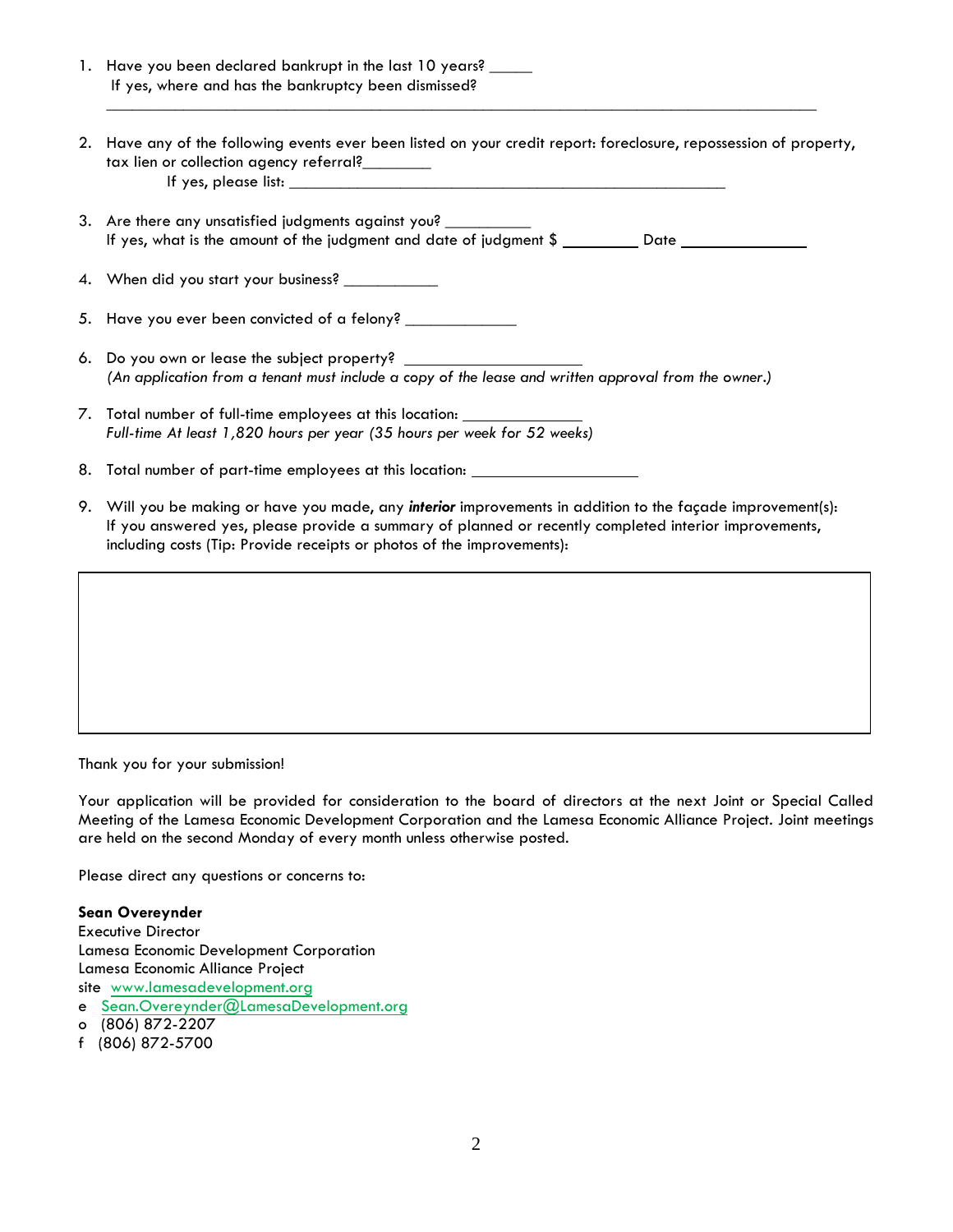# - PAGE INTENTIONALLY BLANK -

Only fill out & return the next "Owner Approval" document if you do NOT own the property being improved.